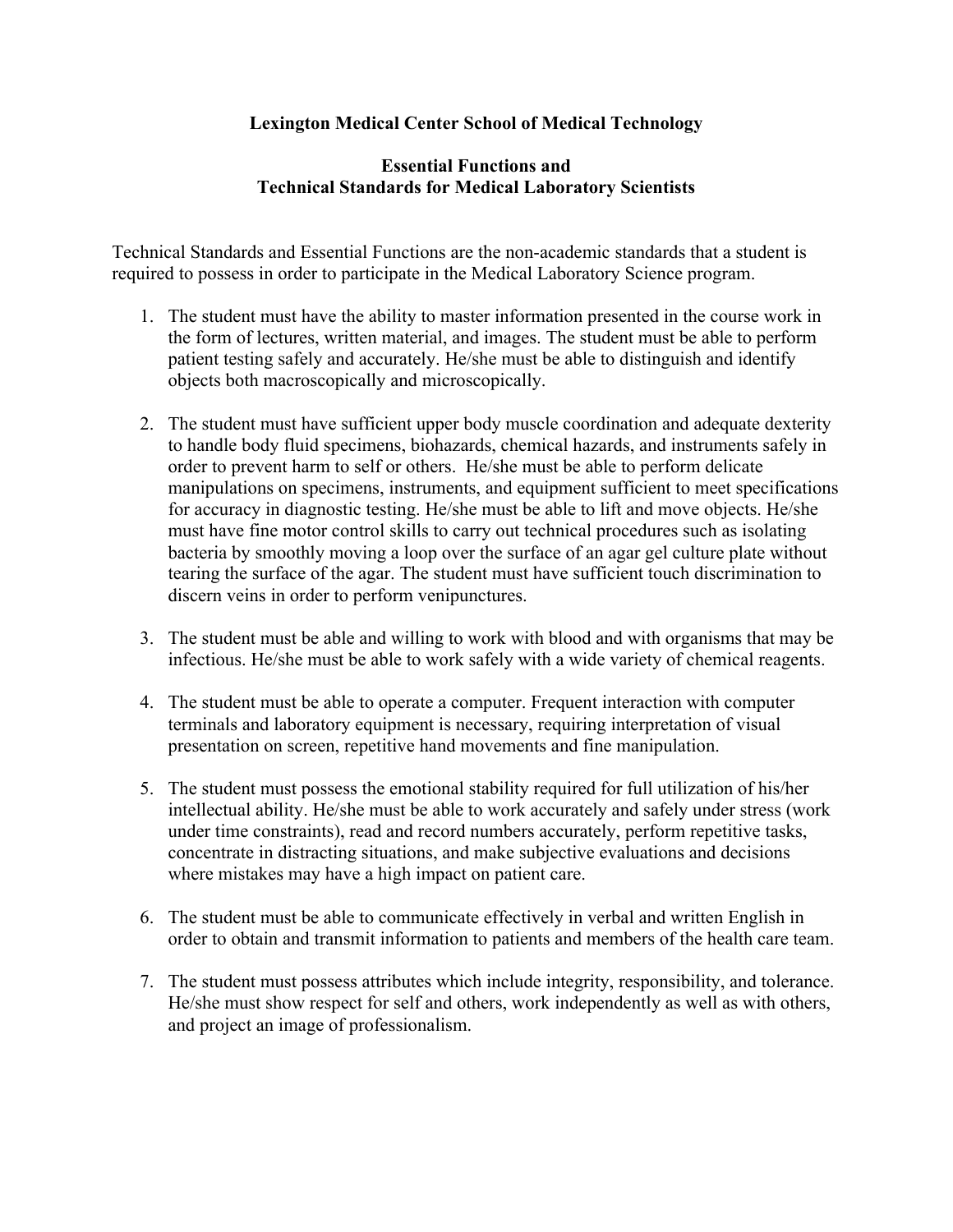The following are examples of activities that a Medical Technology/Medical Laboratory Science student will be required to perform in order to successfully complete the program (though not inclusive):

## Visual and Observation skills:

A student in the MLS program must possess sufficient visual and observational skills to perform and interpret laboratory assays, including the ability to do the following:

- Read calibration lines on pipettes.
- Read and comprehend test procedures, numbers, and graphs displayed in print and on a video monitor.
- Characterize the color, consistency, and clarity of biological specimens or reagents.
- Use a clinical grade microscope to discriminate among fine differences in structure and color (i.e. hue, shading, and intensity) in microscopic specimens.
- Observe laboratory demonstrations in which biologicals are tested for their biochemical, hematological, microbiological, and immunologic components.

## Motor and Mobility Skills:

A student must possess adequate motor and mobility skills to:

- Be able to move around the laboratory and hospital. Be able to reach laboratory bench tops and shelves, patients lying in hospital beds or patients seated in specimen collection furniture.
- Perform laboratory tests adhering to existing laboratory safety standards.
- Perform moderately taxing continuous physical work. This work may require prolonged sitting and/or standing.
- Carry trays and objects weighing up to 10 pounds and occasionally carry objects of 30 pounds.
- Perform laboratory tests using a microscope.
- Manipulate objects precisely and perform assays that require fine or gross motor skills using good eye-hand physical coordination. Examples of such skills are pipetting, inoculating media, withdrawing a blood sample from a patient, handling small tools and /or parts to repair equipment malfunctions, and transferring drops into tubes of small diameter.
- Use a computer keyboard to operate laboratory instruments and to calculate, record, evaluate, and transmit laboratory information.

# Communication skills:

A student must possess adequate communication skills to:

- Communicate with individuals and groups (faculty members, fellow students, staff, patients, and other health care professionals) verbally and in recorded format (writing, typing).
- Cooperate with others in a positive and tactful manner. Respect others.
- Adhere to strict confidentiality with patient information. Communicate appropriately (effectively, confidentially, and sensitivity) with patients, families, doctors and nursing staff.
- Accept constructive criticism in a positive manner.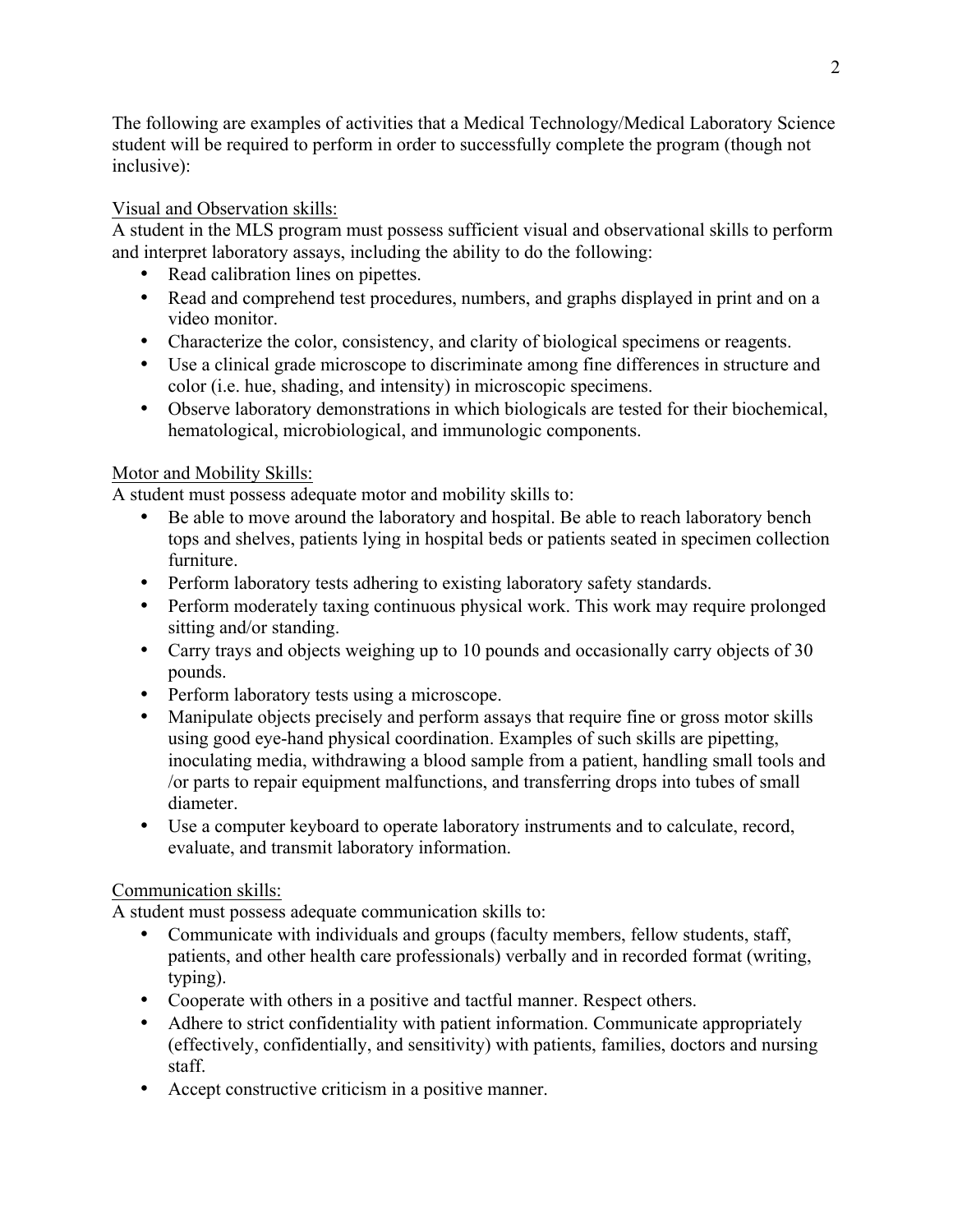- Evaluate the performance of fellow students, staff, and healthcare professionals verbally and in a recorded format (writing, typing, graphics, or telecommunications).
- Be able to hear, for example, alarms and telephones.
- Clearly instruct patients prior to specimen collection.
- Follow verbal and written instructions in order to correctly and independently perform laboratory test procedures.

Intellectual Requirements:

- Possess these intellectual skills: mathematical calculations, reasoning, comprehension, measurement, analysis, self-expression, integration, and criticism.
- Exercise sufficient judgment to recognize and correct performance deviations.
- Independently prepare papers, prepare laboratory reports, and take paper, computer, and laboratory practical examinations.
- Ability to solve problems and think critically.
- Critically evaluate her/his own performance and accept constructive criticism and look for ways to improve.

## Behavioral skills:

A student must possess adequate behavioral skills to:

- Be able to sit for lectures, laboratory demonstrations and/or exercises, written or oral examinations, complete written assignments, deliver presentations, and perform laboratory testing.
- Be able to work quickly and accurately under stressful or changing situations, to handle highly confidential and highly sensitive information. Be able to work in a thorough, careful, efficient, and organized manner, either alone or as a laboratory team member.
- Adapt to working with unpleasant biological specimens.
- Be able to work safely with sharps, biohazards, and hazardous material. Recognize potentially hazardous materials, equipment, and situations and proceed safely in order to minimize risk of injury to patients, self, and nearby individuals.
- Possess the emotional health necessary to effectively apply knowledge and exercise appropriate judgment.
- Be able to manage the use of time and to prioritize and multitask in order to complete professional and technical tasks within realistic constraints. Be able to organize work and direct others as well as exercise independent judgment and assume responsibility for own work.
- Be honest, compassionate, ethical, and responsible. The student must be forthright about errors or uncertainty. The student must be able to critically evaluate her or his own performance, accept constructive criticism, and look for ways to improve.
- Exhibit professional behavior by conforming to appropriate standards of dress, appearance, language and public behavior.
- Think logically and to correlate information in order to solve problems.
- Exercise ethical judgment, integrity, honesty, dependability, and accountability and be forthright about errors or uncertainty.
- Be flexible and creative and adapt to professional and technical change.